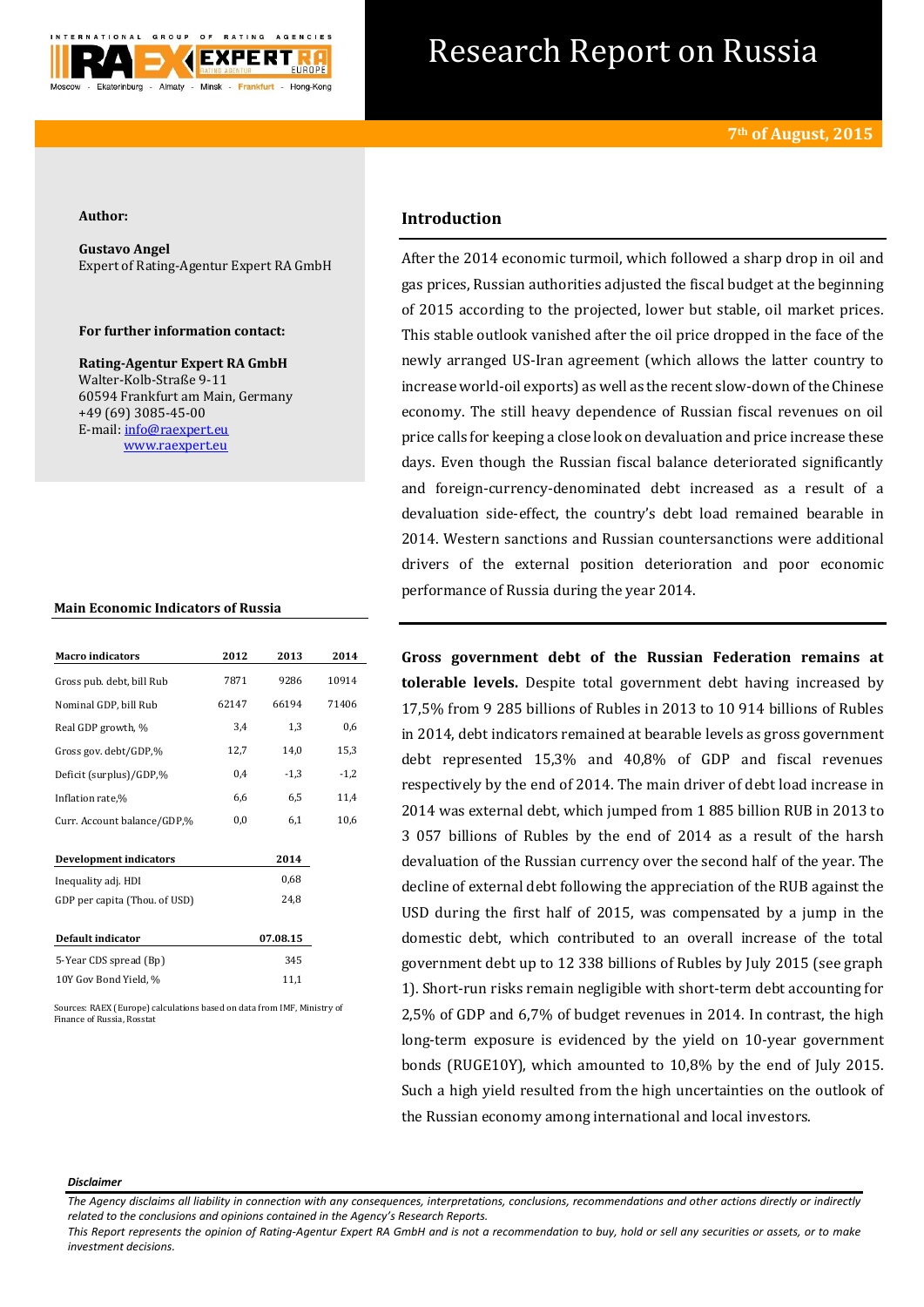**Graph 1: Break-down of Russian government debt (bill of RUB)**



Source: RAEX (Europe) calculations based on data from the Ministry of Finance of Russia and CBR





Source: RAEX (Europe) calculations based on data from IMF and Deutsche Bank Research





Source: RAEX (Europe) calculations based on data from CBR

**Government's heavy reliance on oil revenues raises concern in the face of the recent drop in oil prices.** Diverting from the preliminary data provided in our previous research report<sup>1</sup>, the actual consolidated Russian deficit reached 846 billions of Rubles in 2014, representing 1,2% of GDP in that year and a slight decrease compared with 2013 figure (848 billions of Rubles). However, it is worth highlighting that consolidated deficit figures include taxation on oil and gas activities. In that sense, when the non-oil fiscal balance (excluding revenues from oil and gas taxation) is considered, the whole picture looks more disturbing (see graph 2). Non-oil fiscal balance showed a deficit of 10% of GDP in 2014 and is projected to keep such a trend in the years to come as Russia's dependence on oil and  $gas<sup>2</sup>$  is likely to remain in place and projected break-even price for oil stands around 100 USD/bll. (more than twice the current price).

**Russia's external position has deteriorated in 2014, despite positive contributions from countersanctions on the trade balance.** The final impact of western sanctions and countersanctions on the Russian economy was clearly depicted by the 2014 balance of payments figures. As expected, Russian counter-sanctions on EU imported goods contributed to a rebound of the Russian current account, which totaled 59,5 billions of USD by the end of 2014 (see graph 3). However, the negative outcome recorded by the balance of payments (-8,7 billions of USD by the end of 2014) was mainly driven by the net loss in the capital account which suffered a sharp decline from -0,4 billions of USD in 2013 to -42 billions of USD by the end of 2014. Such a significant loss is explained by the large outflow of capital which took place in Russia after the strong devaluation of the Ruble in the second half of 2014. In an effort to prevent a speculative attack and further devaluation of the Ruble, the Central Bank of Russia (CBR) lost in 2014 over 112 billions of USD from its foreign exchange reserves (24% of the amount it had at the end of 2013).

**Recent decline in oil prices introduces risk of devaluation and further price increase.** Since October 2014 the consumer price index (CPI) has shown a positive trend as a consequence of lagged effects of Russian counter-sanctions on EU imported goods as well the sharp devaluation of the Ruble which followed the drop in world-oil prices (see

<sup>1</sup> Research report on Russia 13th of February, 2015 (http://raexpert.eu/reports/Research report Russia 13.02.2015.pdf). Preliminary assessment based on the execution of consolidated budget as of 01.12.2014.

<sup>2</sup> Export sales of crude oil, petroleum products, and natural gas accounted for 68% of Russia's total export revenues in 2013, based on data from Russia's Federal Customs Service. Oil and natural gas activities make up a large portion of Russia's federal budget. According to the Ministry of Finance, 50% of Russia's federal budget revenue in 2013 came from mineral extraction taxes and export customs duties on oil and natural gas.

## *Disclaimer*

**.** 

*This Report represents the opinion of Rating-Agentur Expert RA GmbH and is not a recommendation to buy, hold or sell any securities or assets, or to make investment decisions.*

*The Agency disclaims all liability in connection with any consequences, interpretations, conclusions, recommendations and other actions directly or indirectly related to the conclusions and opinions contained in the Agency's Research Reports.*